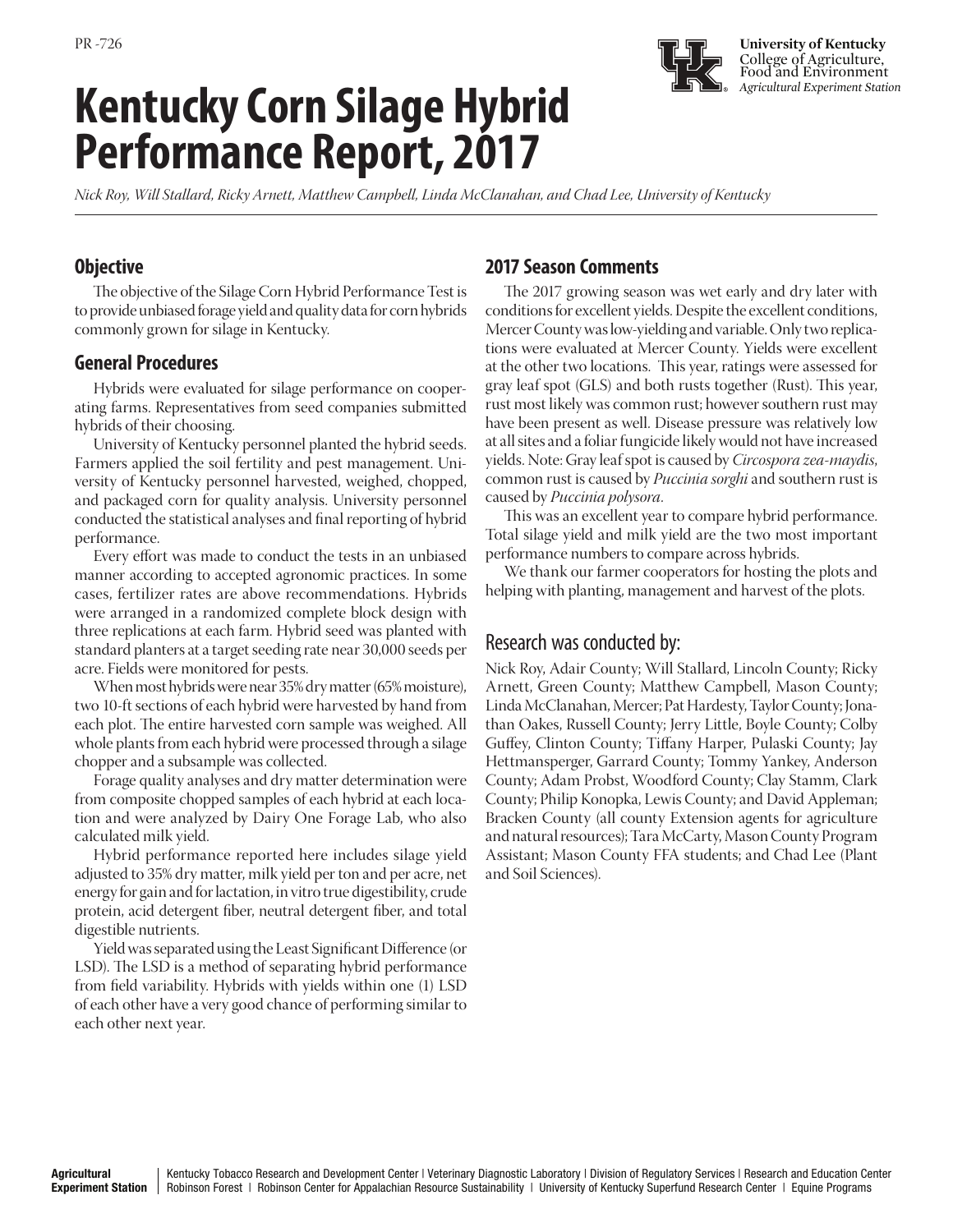#### **Table 1. Combined Location Average**

|                               |           | Tons/A |       | <b>Milk Yield</b> |             |           |            |            |            |            |             |
|-------------------------------|-----------|--------|-------|-------------------|-------------|-----------|------------|------------|------------|------------|-------------|
| <b>Hybrid</b>                 | <b>DM</b> | 35% DM | Ib/T  | Ib/A              | <b>IVTD</b> | <b>CP</b> | <b>ADF</b> | <b>NDF</b> | <b>TDN</b> | <b>GLS</b> | <b>Rust</b> |
| AGRIGOLD A645-10VT2RIB        | 37.4      | 25.5   | 3,304 | 29,599            | 82          | 7.3       | 23         | 40         | 76         | 1.3        | 1.3         |
| AGRIGOLD A6544VT2RIB          | 34.4      | 23.9   | 3,340 | 27,963            | 80          | 7.1       | 23         | 40         | 73         | 1.3        | 1.1         |
| AUGUSTA 1166VT2ProD           | 34.6      | 23.1   | 3,438 | 27,907            | 81          | 7.3       | 24         | 41         | 75         | 1.4        | 1.0         |
| AUGUSTA 5465-3000GTD          | 33.2      | 22.9   | 3,250 | 25,996            | 79          | 7.3       | 28         | 46         | 73         | 1.0        | 1.3         |
| BECKS 6365AM TM               | 33.6      | 22.7   | 3,676 | 29,251            | 84          | 7.4       | 20         | 36         | 78         | 1.3        | 1.0         |
| BECKS 6886VR                  | 33.3      | 24.6   | 3,538 | 30,510            | 82          | 7.7       | 24         | 43         | 75         | 1.1        | 1.3         |
| <b>BRODBECK 54SX15</b>        | 32.7      | 23.0   | 3,583 | 28,808            | 83          | 7.5       | 23         | 41         | 76         | 1.1        | 1.1         |
| BRODBECK 57SX15               | 34.9      | 24.8   | 3,367 | 29,240            | 82          | 7.1       | 24         | 41         | 75         | 1.3        | 1.1         |
| CAVERNDALE CF 1039 VIP 3110   | 31.2      | 23.4   | 3,243 | 26,826            | 78          | 7.5       | 26         | 44         | 72         | 1.4        | 1.4         |
| CAVERNDALE CF 888 3000GT      | 33.1      | 23.8   | 3,558 | 29,694            | 83          | 7.6       | 23         | 39         | 76         | 1.1        | 1.3         |
| <b>CHECK</b>                  | 32.5      | 23.5   | 3,149 | 26,201            | 77          | 7.9       | 28         | 47         | 70         | 1.4        | 1.6         |
| DYNAGRO D55VC45               | 34.9      | 22.2   | 3,288 | 25,580            | 80          | 7.6       | 26         | 43         | 74         | 1.3        | 1.5         |
| DYNAGRO D57VP75               | 30.2      | 23.1   | 3,248 | 26,200            | 78          | 7.6       | 29         | 49         | 71         | 1.1        | 1.6         |
| <b>MASTERS CHOICE MCT6363</b> | 35.0      | 22.0   | 3,407 | 26,284            | 81          | 7.2       | 22         | 38         | 75         | 1.1        | 1.1         |
| <b>MASTERS CHOICE MCT6733</b> | 35.2      | 24.9   | 3,630 | 31,736            | 85          | 7.4       | 21         | 37         | 78         | 1.1        | 1.4         |
| NK N78S-3111                  | 32.3      | 23.4   | 3,562 | 29,256            | 81          | 7.1       | 23         | 40         | 76         | 1.6        | 1.4         |
| NK N83D-3111                  | 30.8      | 25.5   | 3,436 | 30,487            | 82          | 8.3       | 25         | 43         | 75         | 1.3        | 1.6         |
| PIONEER P1637AM               | 32.5      | 23.9   | 3,384 | 28,274            | 81          | 7.6       | 27         | 43         | 74         | 1.3        | 0.9         |
| PIONEER P2089VYHR             | 32.8      | 21.5   | 3,356 | 25,143            | 79          | 7.5       | 26         | 45         | 73         | 1.3        | 1.3         |
| REV 25BHR26                   | 33.8      | 23.1   | 3,533 | 28,687            | 83          | 7.5       | 23         | 40         | 77         | 1.3        | 1.3         |
| REV 28BHR18                   | 34.3      | 23.0   | 3,499 | 28,190            | 83          | 8.4       | 22         | 39         | 76         | 1.6        | 1.4         |
| p value                       |           | 0.0600 |       | < 0.0001          |             |           |            |            |            | ns         | 0.01        |
| LSD (0.10)                    |           | 2.1    |       | 2,500             |             |           |            |            |            |            | 0.3         |
| <b>All Location Averages</b>  | 33.6      | 23.6   | 3,426 | 28,373            | 81          | 7.5       | 24         | 41         | 75         | 1.3        | 1.3         |

Percent dry matter (DM) represents the corn forage sample at harvest. Silage yields were adjusted to 35% DM; highest numerical yield is bold with gray box; bold yields are not significantly different from highest yield. Milk yield was calculated through Dairy One Forage Laboratories. Milk per ton was calculated from DM yields. Net energy for lactation (NEL). In vitro true digestibility (IVTD) estimates digestibility from anaerobic fermentation by incubating samples in rumen fluid. Quality measurements are based on dry weight and calculated from composite samples at each site. Higher crude protein (CP) and total digestible nutrients (TDN) values indicate better forage quality. Lower acid detergent fiber (ADF) and neutral detergent fiber (NDF) indicate better forage quality. Disease rates (GLS) and Rust (common and southern) were rated on a scale of 0 to 3, with 1 being at least one plant with expression of disease on any leaf and 3 being every plant in the plot expressing disease to the uppermost leaf.

#### **Table 2. Green County, Kentucky**

|                               |           | Tons/A |       | <b>Milk Yield</b> |             |           |            |            |            |            |             |
|-------------------------------|-----------|--------|-------|-------------------|-------------|-----------|------------|------------|------------|------------|-------------|
| <b>Hybrid</b>                 | <b>DM</b> | 35% DM | Ib/T  | Ib/A              | <b>IVTD</b> | <b>CP</b> | <b>ADF</b> | <b>NDF</b> | <b>TDN</b> | <b>GLS</b> | <b>Rust</b> |
| AGRIGOLD A645-10VT2RIB        | 38.4      | 26.6   | 3,356 | 31,273            | 83          | 7.3       | 22         | 40         | 78         | 1.0        | 1.0         |
| AGRIGOLD A6544VT2RIB          | 36.3      | 27.0   | 3,421 | 32,329            | 82          | 7.7       | 19         | 35         | 76         | 1.0        | 1.0         |
| AUGUSTA 1166VT2ProD           | 36.2      | 23.6   | 3,536 | 29,185            | 83          | 7.2       | 22         | 40         | 78         | 1.0        | 1.0         |
| AUGUSTA 5465-3000GTD          | 36.8      | 25.8   | 3,533 | 31,854            | 84          | 7.6       | 24         | 40         | 78         | 1.0        | 1.0         |
| BECKS 6365AM TM               | 33.7      | 23.8   | 3,807 | 31,646            | 86          | 7.8       | 17         | 33         | 80         | 1.0        | 1.0         |
| BECKS 6886VR                  | 33.3      | 23.0   | 3,516 | 28,295            | 82          | 7.9       | 25         | 44         | 75         | 1.0        | 1.0         |
| BRODBECK 54SX15               | 33.2      | 24.0   | 3,694 | 30,987            | 84          | 7.3       | 22         | 40         | 78         | 1.0        | 1.0         |
| <b>BRODBECK 57SX15</b>        | 40.0      | 28.2   | 3,504 | 34,573            | 87          | 7.0       | 18         | 33         | 81         | 1.0        | 1.0         |
| CAVERNDALE CF 1039 VIP 3110   | 34.8      | 27.1   | 3,621 | 34,359            | 84          | 7.9       | 21         | 38         | 78         | 1.0        | 1.0         |
| CAVERNDALE CF 888 3000GT      | 35.5      | 25.8   | 3,519 | 31,814            | 85          | 7.7       | 23         | 39         | 77         | 1.0        | 1.0         |
| <b>CHECK</b>                  | 34.5      | 26.0   | 3,513 | 31,916            | 81          | 7.7       | 25         | 43         | 76         | 1.0        | 1.0         |
| DYNAGRO D55VC45               | 38.6      | 25.3   | 3,450 | 30,496            | 83          | 7.8       | 22         | 39         | 79         | 1.0        | 1.0         |
| DYNAGRO D57VP75               | 30.9      | 24.4   | 3,226 | 27,513            | 77          | 8.1       | 30         | 50         | 71         | 1.0        | 1.0         |
| <b>MASTERS CHOICE MCT6363</b> | 37.0      | 21.4   | 3,582 | 26,816            | 84          | 7.4       | 18         | 32         | 79         | 0.7        | 1.0         |
| <b>MASTERS CHOICE MCT6733</b> | 37.6      | 24.6   | 3,528 | 30,377            | 85          | 7.8       | 21         | 37         | 78         | 1.0        | 1.0         |
| NK N78S-3111                  | 34.1      | 24.6   | 3,755 | 32,353            | 84          | 6.9       | 20         | 36         | 79         | 1.0        | 2.0         |
| NK N83D-3111                  | 33.3      | 26.3   | 3,613 | 33,287            | 83          | 8.4       | 25         | 43         | 75         | 1.0        | 1.0         |
| PIONEER P1637AM               | 33.9      | 25.2   | 3,544 | 31,197            | 82          | 8.4       | 26         | 43         | 77         | 1.0        | 1.0         |
| PIONEER P2089VYHR             | 33.5      | 22.7   | 3,554 | 28,296            | 82          | 8.2       | 25         | 44         | 76         | 1.0        | 1.0         |
| REV 25BHR26                   | 32.5      | 21.0   | 3,487 | 25,574            | 81          | 7.3       | 26         | 43         | 75         | 1.0        | 1.0         |
| REV 28BHR18                   | 36.7      | 26.8   | 3,531 | 33,131            | 85          | 8.4       | 22         | 38         | 78         | 1.3        | 1.0         |
| p value                       |           | 0.0200 |       | 0.0071            |             |           |            |            |            | ns         | < 0.0001    |
| LSD(0.10)                     |           | 3.2    |       | 3,962             |             |           |            |            |            | ns         | 0.0         |
| <b>Green Averages</b>         | 35.4      | 25.0   | 3,548 | 31,052            | 83          | 7.7       | 22         | 39         | 78         | 1.0        | 1.0         |

Percent dry matter (DM) represents the corn forage sample at harvest. Silage yields were adjusted to 35% DM; highest numerical yield is bold with gray box; bold yields are not significantly different from highest yield. Milk yield was calculated through Dairy One Forage Laboratories. Milk per ton was calculated from DM yields. Net energy for lactation (NEL). In vitro true digestibility (IVTD) estimates digestibility from anaerobic fermentation by incubating samples in rumen fluid. Quality measurements are based on dry weight and calculated from composite samples at each site. Higher crude protein (CP) and total digestible nutrients (TDN) values indicate better forage quality. Lower acid detergent fiber (ADF) and neutral detergent fiber (NDF) indicate better forage quality. Disease rates (GLS) and Rust (common and southern) were rated on a scale of 0 to 3, with 1 being at least one plant with expression of disease on any leaf and 3 being every plant in the plot expressing disease to the uppermost leaf.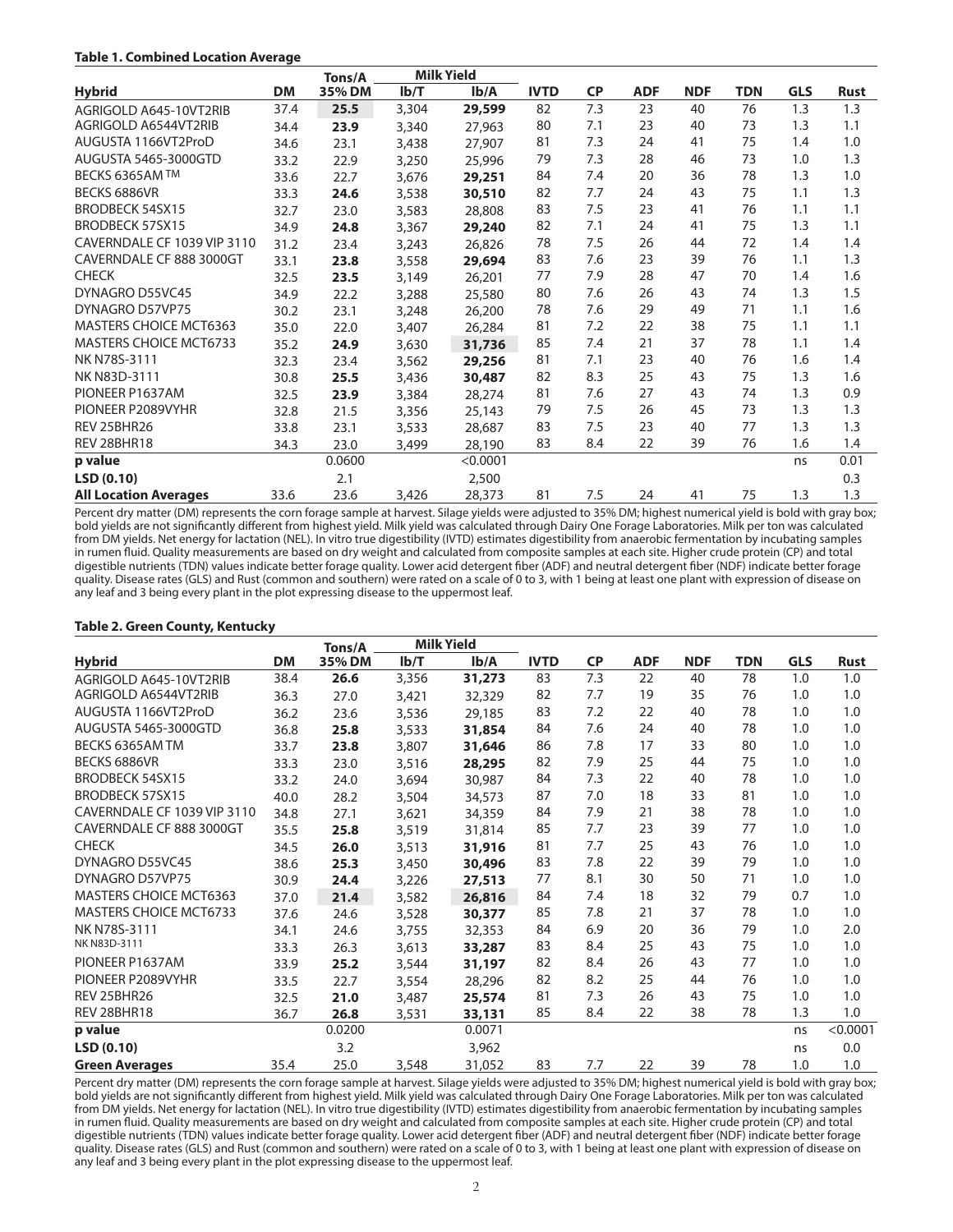#### **Table 3. Mason County, Kentucky**

|                               |           | Tons/A  |       | <b>Milk Yield</b> |             |           |            |            |     |            |             |
|-------------------------------|-----------|---------|-------|-------------------|-------------|-----------|------------|------------|-----|------------|-------------|
| <b>Hybrid</b>                 | <b>DM</b> | 35% DM  | Ib/T  | Ib/A              | <b>IVTD</b> | <b>CP</b> | <b>ADF</b> | <b>NDF</b> | TDN | <b>GLS</b> | <b>Rust</b> |
| AGRIGOLD A645-10VT2RIB        | 36.3      | 27.8    | 3,405 | 33,166            | 83          | 7.9       | 23         | 38         | 76  | 1.7        | 1.7         |
| AGRIGOLD A6544VT2RIB          | 32.0      | 23.5    | 3,299 | 27,166            | 79          | 7.3       | 26         | 42         | 71  | 1.7        | 1.3         |
| AUGUSTA 1166VT2ProD           | 34.2      | 25.2    | 3,472 | 30,596            | 83          | 8.0       | 23         | 40         | 76  | 2.0        | 1.0         |
| AUGUSTA 5465-3000GTD          | 29.7      | 24.7    | 2,881 | 24,871            | 75          | 7.7       | 33         | 54         | 67  | 1.0        | 1.7         |
| BECKS 6365AM TM               | 35.1      | 25.3    | 3,642 | 32,214            | 85          | 7.7       | 21         | 37         | 79  | 1.7        | 1.0         |
| BECKS 6886VR                  | 34.2      | 29.5    | 3,557 | 36,698            | 82          | 8.2       | 22         | 40         | 76  | 1.3        | 1.7         |
| <b>BRODBECK 54SX15</b>        | 31.5      | 23.1    | 3,514 | 28,448            | 82          | 8.7       | 25         | 43         | 75  | 1.3        | 1.3         |
| BRODBECK 57SX15               | 32.4      | 26.9    | 3,254 | 30,610            | 79          | 7.6       | 28         | 45         | 71  | 1.7        | 1.3         |
| CAVERNDALE CF 1039 VIP 3110   | 29.2      | 23.2    | 2,989 | 24,322            | 75          | 7.7       | 28         | 47         | 68  | 2.0        | 2.0         |
| CAVERNDALE CF 888 3000GT      | 30.7      | 24.6    | 3,698 | 31,864            | 83          | 8.3       | 21         | 37         | 77  | 1.3        | 1.7         |
| <b>CHECK</b>                  | 31.9      | 25.0    | 3,054 | 26,726            | 76          | 9.3       | 27         | 46         | 69  | 2.0        | 2.7         |
| DYNAGRO D55VC45               | 30.9      | 22.5    | 3,084 | 24,237            | 77          | 8.2       | 30         | 48         | 69  | 1.7        | 2.3         |
| DYNAGRO D57VP75               | 28.3      | 23.6    | 3,161 | 26,091            | 78          | 8.1       | 31         | 50         | 70  | 1.3        | 2.7         |
| <b>MASTERS CHOICE MCT6363</b> | 33.0      | 26.2    | 3,361 | 30,871            | 80          | 7.9       | 27         | 42         | 73  | 1.7        | 1.3         |
| <b>MASTERS CHOICE MCT6733</b> | 33.7      | 28.8    | 3,755 | 37,879            | 86          | 7.8       | 21         | 36         | 79  | 1.3        | 2.0         |
| NK N78S-3111                  | 31.0      | 24.9    | 3,489 | 30,357            | 81          | 8.0       | 25         | 42         | 75  | 2.7        | 1.0         |
| NK N83D-3111                  | 30.4      | 29.8    | 3,225 | 33,660            | 82          | 8.9       | 24         | 42         | 74  | 1.7        | 2.7         |
| PIONEER P1637AM               | 31.6      | 26.2    | 3,198 | 29,273            | 80          | 8.0       | 29         | 44         | 72  | 1.7        | 0.7         |
| PIONEER P2089VYHR             | 30.8      | 24.2    | 3,060 | 25,887            | 75          | 7.9       | 30         | 50         | 68  | 1.7        | 1.7         |
| REV 25BHR26                   | 36.5      | 31.1    | 3,589 | 39,038            | 86          | 8.2       | 20         | 34         | 80  | 1.7        | 1.7         |
| REV 28BHR18                   | 32.2      | 24.0    | 3,515 | 29,465            | 82          | 9.8       | 22         | 39         | 76  | 2.3        | 2.0         |
| p value                       |           | 0.00570 |       | < .0001           |             |           |            |            |     | ns         | 0.00630     |
| LSD(0.10)                     |           | 3.6     |       | 4,239             |             |           |            |            |     | ns         | 0.9         |
| <b>Mason Averages</b>         | 32.3      | 25.7    | 3,349 | 30,259            | 80          | 8.1       | 25         | 42         | 73  | 1.7        | 1.7         |

Percent dry matter (DM) represents the corn forage sample at harvest. Silage yields were adjusted to 35% DM; highest numerical yield is bold with gray box; bold yields are not significantly different from highest yield. Milk yield was calculated through Dairy One Forage Laboratories. Milk per ton was calculated from DM yields. Net energy for lactation (NEL). In vitro true digestibility (IVTD) estimates digestibility from anaerobic fermentation by incubating samples in rumen fluid. Quality measurements are based on dry weight and calculated from composite samples at each site. Higher crude protein (CP) and total digestible nutrients (TDN) values indicate better forage quality. Lower acid detergent fiber (ADF) and neutral detergent fiber (NDF) indicate better forage quality. Disease rates (GLS) and Rust (common and southern) were rated on a scale of 0 to 3, with 1 being at least one plant with expression of disease on any leaf and 3 being every plant in the plot expressing disease to the uppermost leaf.

#### **Table 4. Mercer County, Kentucky**

|                               |           | Tons/A |       | <b>Milk Yield</b> |             |           |            |            |     |            |             |
|-------------------------------|-----------|--------|-------|-------------------|-------------|-----------|------------|------------|-----|------------|-------------|
| <b>Hybrid</b>                 | <b>DM</b> | 35% DM | Ib/T  | Ib/A              | <b>IVTD</b> | <b>CP</b> | <b>ADF</b> | <b>NDF</b> | TDN | <b>GLS</b> | <b>Rust</b> |
| AGRIGOLD A645-10VT2RIB        | 37.5      | 20.2   | 3,075 | 21,736            | 77          | 6.2       | 25         | 45         | 71  | 1.0        | 1.0         |
| AGRIGOLD A6544VT2RIB          | 35.0      | 19.7   | 3,279 | 22,609            | 79          | 5.9       | 24         | 43         | 73  | 1.0        | 1.0         |
| AUGUSTA 1166VT2ProD           | 32.6      | 19.4   | 3,238 | 21,956            | 76          | 6.4       | 27         | 47         | 70  | 1.0        | 1.0         |
| AUGUSTA 5465-3000GTD          | 32.9      | 16.0   | 3,379 | 18,899            | 79          | 6.1       | 26         | 45         | 73  | 1.0        | 1.0         |
| BECKS 6365AM TM               | 31.3      | 17.2   | 3,530 | 21,214            | 81          | 6.2       | 22         | 40         | 74  | 1.0        | 1.0         |
| BECKS 6886VR                  | 32.1      | 19.8   | 3,541 | 24,552            | 81          | 6.5       | 24         | 43         | 75  | 1.0        | 1.0         |
| <b>BRODBECK 54SX15</b>        | 33.9      | 21.2   | 3,521 | 26,081            | 81          | 6.0       | 20         | 38         | 75  | 1.0        | 1.0         |
| <b>BRODBECK 57SX15</b>        | 30.8      | 16.5   | 3,331 | 19,185            | 78          | 6.6       | 27         | 46         | 72  | 1.0        | 1.0         |
| CAVERNDALE CF 1039 VIP 3110   | 28.8      | 18.0   | 3,057 | 19,281            | 75          | 6.5       | 29         | 50         | 68  | 1.0        | 1.0         |
| CAVERNDALE CF 888 3000GT      | 32.9      | 19.5   | 3,407 | 23,259            | 80          | 6.2       | 25         | 44         | 74  | 1.0        | 1.0         |
| <b>CHECK</b>                  | 30.3      | 17.5   | 2,745 | 16,843            | 71          | 6.0       | 32         | 55         | 63  | 1.0        | 1.0         |
| DYNAGRO D55VC45               | 35.4      | 17.2   | 3,350 | 20,220            | 80          | 6.4       | 23         | 41         | 74  | 1.0        | 1.0         |
| DYNAGRO D57VP75               | 32.0      | 20.4   | 3,411 | 24,395            | 79          | 6.0       | 25         | 45         | 73  | 1.0        | 1.0         |
| <b>MASTERS CHOICE MCT6363</b> | 35.0      | 16.6   | 3,212 | 18,606            | 78          | 5.7       | 23         | 42         | 72  | 1.0        | 1.0         |
| <b>MASTERS CHOICE MCT6733</b> | 33.8      | 19.5   | 3,597 | 24,559            | 82          | 6.2       | 21         | 38         | 76  | 1.0        | 1.0         |
| NK N78S-3111                  | 31.5      | 19.4   | 3,382 | 22,958            | 78          | 6.0       | 25         | 45         | 72  | 1.0        | 1.0         |
| NK N83D-3111                  | 27.7      | 17.6   | 3,485 | 21,527            | 80          | 7.3       | 25         | 45         | 75  | 1.0        | 1.0         |
| PIONEER P1637AM               | 31.9      | 18.7   | 3,424 | 22,391            | 80          | 5.7       | 24         | 42         | 74  | 1.0        | 1.0         |
| PIONEER P2089VYHR             | 34.6      | 15.7   | 3,502 | 19,299            | 82          | 5.7       | 24         | 40         | 76  | 1.0        | 1.0         |
| REV 25BHR26                   | 31.5      | 14.5   | 3,516 | 17,831            | 81          | 6.7       | 24         | 43         | 75  | 1.0        | 1.0         |
| REV 28BHR18                   | 34.0      | 15.7   | 3,425 | 18,865            | 80          | 6.3       | 23         | 42         | 74  | 1.0        | 1.0         |
| p value                       |           | ns     |       | ns                |             |           |            |            |     |            |             |
| LSD (0.10)                    |           | ns     |       | ns                |             |           |            |            |     | ns         | ns          |
| <b>Mercer Averages</b>        | 32.7      | 18.3   | 3,358 | 21,527            | 79          | 6.2       | 24         | 43         | 73  | 1.0        | 1.0         |

Percent dry matter (DM) represents the corn forage sample at harvest. Silage yields were adjusted to 35% DM; yields were not significantly different at this site. Milk yield was calculated through Dairy One Forage Laboratories. Milk per ton was calculated from DM yields. Net energy for lactation (NEL). In vitro true digestibility (IVTD) estimates digestibility from anaerobic fermentation by incubating samples in rumen fluid. Quality measurements are based on dry weight and calculated from composite samples at each site. Higher crude protein (CP) and total digestible nutrients (TDN) values indicate better forage quality. Lower acid detergent fiber (ADF) and neutral detergent fiber (NDF) indicate better forage quality. Disease rates (GLS) and Rust (common and southern) were rated on a scale of 0 to 3, with 1 being at least one plant with expression of disease on any leaf and 3 being every plant in the plot expressing disease to the uppermost leaf.